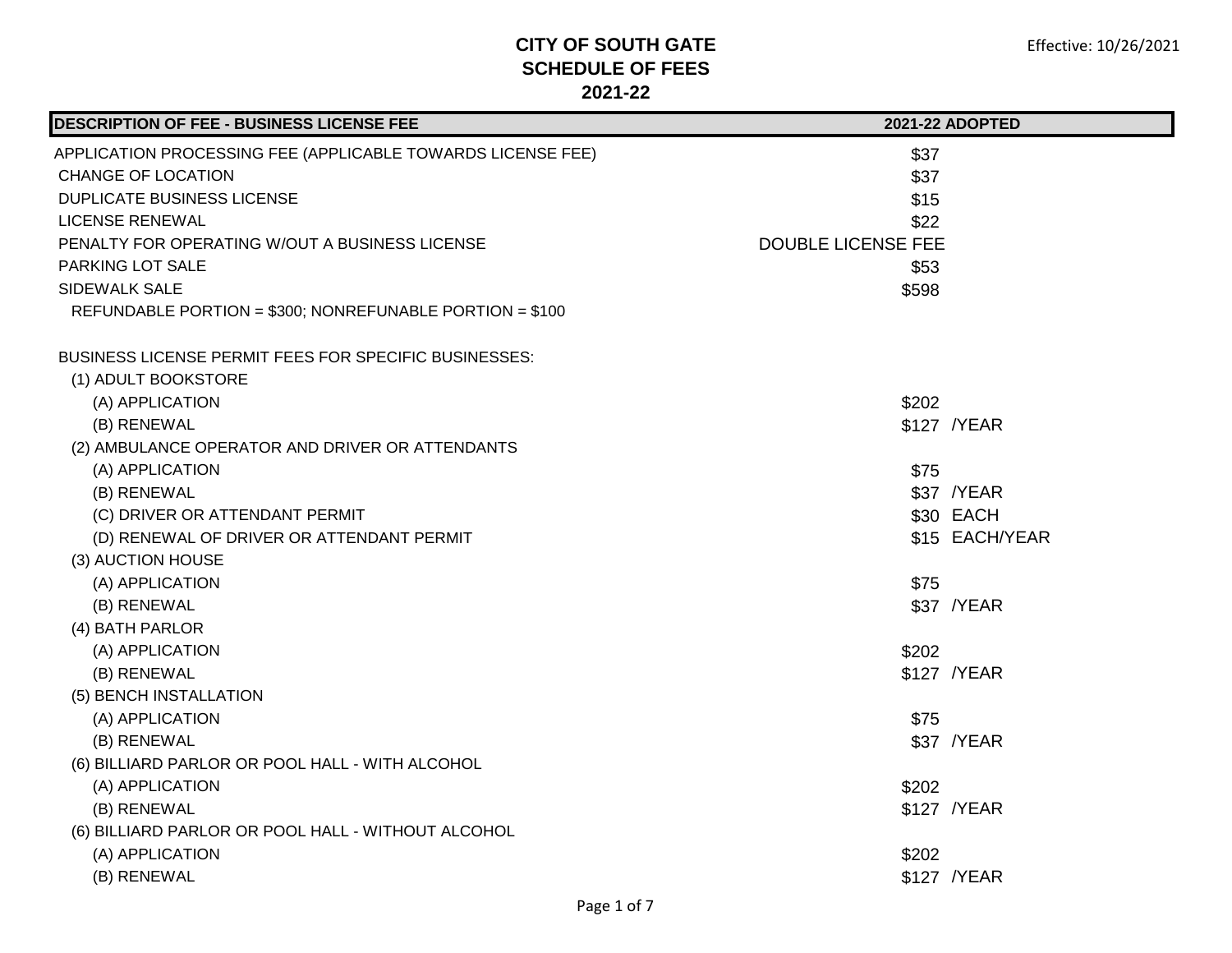| <b>DESCRIPTION OF FEE - BUSINESS LICENSE FEE</b>                                               |       | 2021-22 ADOPTED |
|------------------------------------------------------------------------------------------------|-------|-----------------|
| (7) BINGO FOR CHARITABLE PURPOSES                                                              |       |                 |
| (A) APPLICATION                                                                                | \$30  |                 |
| (B) RENEWAL                                                                                    |       | \$15 /YEAR      |
| (8) BOWLING ALLEY                                                                              | \$0   |                 |
| (A) APPLICATION                                                                                | \$202 |                 |
| (B) RENEWAL                                                                                    |       | \$127 / YEAR    |
| (9) BOXING OR WRESTLING AREA                                                                   |       |                 |
| (A) APPLICATION                                                                                | \$202 |                 |
| (B) RENEWAL                                                                                    |       | \$127 / YEAR    |
| (10) CARNIVAL AND CONCESSION                                                                   |       |                 |
| (A) APPLICATION FOR TEMPORARY PERMIT                                                           |       | \$75 EACH       |
| (11) CLOSE-OUT, BANKRUPTCY OR FIRE SALE                                                        | \$0   |                 |
| (A) APPLICATION FOR TEMPORARY PERMIT                                                           | \$75  |                 |
| (B) EXTENSION FOR TEMPORARY PERMIT                                                             |       | \$37 / YEAR     |
| (12) DANCE HALL AND DANCES                                                                     |       |                 |
| (A) APPLICATION FOR PERMIT TO OPERATE - WITH ALCOHOL                                           |       | \$202 / YEAR    |
| (B) RENEWAL OF PERMIT TO OPERATE - WITHOUT ALCOHOL                                             |       | \$127 / YEAR    |
| (C) APPLICATION FOR PERMIT TO OPERATE - WITHOUT ALCOHOL                                        | \$202 |                 |
| (D) RENEWAL OF PERMIT TO OPERATE - WITHOUT ALCOHOL                                             | \$127 |                 |
| (E) APPLICATION FOR PERMIT BY OTHER THAN A PERMITTEE TO CONDUCT DANCES                         |       | \$75 /YEAR      |
| (F) RENEWAL OF PERMIT BY OTHER THAN A PERMITTEE TO CONDUCT DANCES                              |       | \$37 /YEAR      |
| (G) APPLICATION FOR PERMIT BY OTHER THAN A PERMITTEE TO CONDUCT DANCE!                         |       | \$52 / EVENT    |
| (13) DAY CARE CENTER OR DAY NURSERY                                                            |       |                 |
| (A) APPLICATION                                                                                | \$75  |                 |
| (B) RENEWAL                                                                                    |       | \$37 / YEAR     |
| (14) DRIVE-IN OR TAKE-OUT RESTAURANT                                                           |       |                 |
| (A) APPLICATION                                                                                | \$75  |                 |
| (B) RENEWAL                                                                                    |       | \$37 / YEAR     |
| (15) ENTERTAINMENT - ADULT                                                                     |       |                 |
| (A) APPLICATION FOR PERMIT FOR ENTERTAINMENT INVOLVING NUDE OR SEMI-<br><b>NUDE PERFORMERS</b> | \$75  |                 |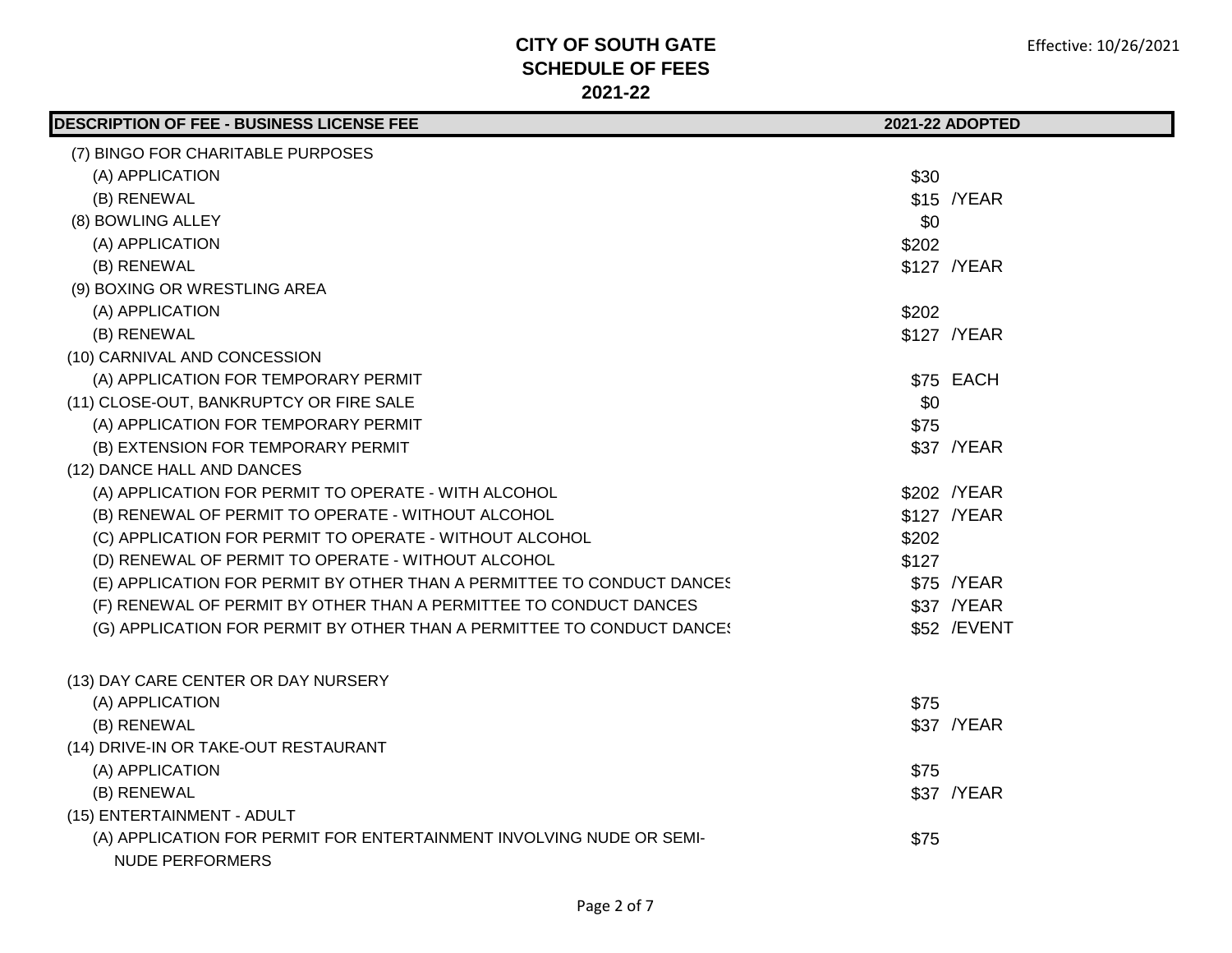| DESCRIPTION OF FEE - BUSINESS LICENSE FEE                           |       | 2021-22 ADOPTED |
|---------------------------------------------------------------------|-------|-----------------|
| (B) RENEWAL OF PERMIT FOR ENTERTAINMENT INVOLVING NUDE OR SEMI-NUDE |       | \$37 / YEAR     |
| <b>PERFORMERS</b>                                                   |       |                 |
| <b>ENTERTAINMENT - GENERAL</b>                                      |       |                 |
| (C) APPLICATION FOR PERMIT FOR ENTERTAINMENT INVOLVING A LIVE BAND  | \$75  |                 |
| (D) RENEWAL OF PERMIT FOR ENTERTAINMENT INVOLVING A LIVE BAND       |       | \$37 / YEAR     |
| (E) APPLICATION FOR PERMIT FOR ENTERTAINMENT - NO BAND OR NUDITY    | \$75  |                 |
| (F) RENEWAL OF PERMIT FOR ENTERTAINMENT - NO BAND OR NUDITY         |       | \$37 / YEAR     |
| (16) ESCORT BUREAUS AND INTRODUCTORY SERVICES                       |       |                 |
| (A) APPLICATION                                                     | \$202 |                 |
| (B) RENEWAL                                                         |       | \$127 / YEAR    |
| (17) FIREWORKS SALES (RETAIL)                                       |       |                 |
| (A) APPLICATION FOR TEMPORARY PERMIT                                |       | \$52 EACH       |
| (18) FIREWORKS SALES (WHOLESALE)                                    |       |                 |
| (A) APPLICATION                                                     | \$75  |                 |
| (B) RENEWAL                                                         |       | \$37 / YEAR     |
| (19) FIREWORKS (STORAGE)                                            |       |                 |
| (A) APPLICATION FOR TEMPORARY PERMIT                                |       | \$90 EACH       |
| (20) FORTUNETELLING                                                 |       |                 |
| (A) APPLICATION                                                     | \$75  |                 |
| (B) RENEWAL                                                         |       | \$37 / YEAR     |
| (21) GAME ARCADE                                                    |       |                 |
| (A) APPLICATION                                                     | \$202 |                 |
| (B) RENEWAL                                                         |       | \$127 / YEAR    |
| (22) GARAGE SALE                                                    |       |                 |
| (A) APPLICATION FOR TEMPORARY PERMIT                                |       | \$15 EACH       |
| (23) GOLF RANGE                                                     |       |                 |
| (A) APPLICATION                                                     | \$75  |                 |
| (B) RENEWAL                                                         |       | \$37 /YEAR      |
| (24) GUN DEALER                                                     |       |                 |
| (A) APPLICATION                                                     | \$202 |                 |
| (B) RENEWAL                                                         |       | \$127 / YEAR    |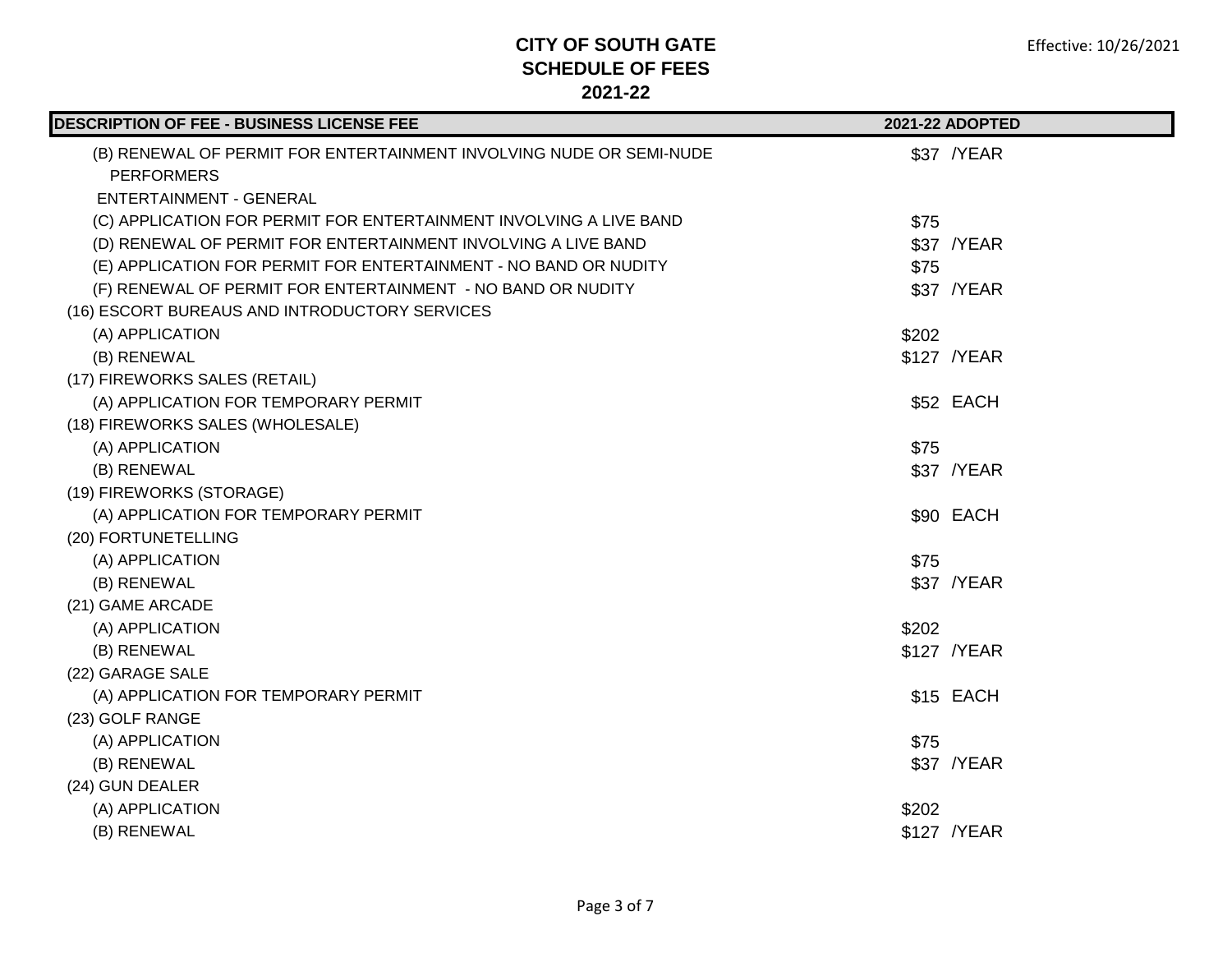| DESCRIPTION OF FEE - BUSINESS LICENSE FEE                             |       | 2021-22 ADOPTED |
|-----------------------------------------------------------------------|-------|-----------------|
| (25) HEALTH CLUB                                                      |       |                 |
| (A) APPLICATION                                                       | \$75  |                 |
| (B) RENEWAL                                                           |       | \$37 /YEAR      |
| (26) HOME OCCUPATION                                                  |       |                 |
| (A) APPLICATION                                                       | \$75  |                 |
| (B) RENEWAL                                                           |       | \$37 /YEAR      |
| (27) HOSPITAL OR SIMILAR BUSINESS                                     |       |                 |
| (A) APPLICATION                                                       | \$75  |                 |
| (B) RENEWAL                                                           |       | \$37 /YEAR      |
| (28) HOUSE AND STREET NUMBERING                                       |       |                 |
| (A) APPLICATION                                                       | \$75  |                 |
| (B) RENEWAL                                                           |       | \$37 / YEAR     |
| (29) HYPNOTIST                                                        |       |                 |
| (A) APPLICATION                                                       | \$75  |                 |
| (B) RENEWAL                                                           |       | \$37 /YEAR      |
| (30) INDOOR MERCHANDISING CENTER                                      |       |                 |
| (A) APPLICATION                                                       | \$112 |                 |
| (B) RENEWAL                                                           |       | \$75 /YEAR      |
| (31) JUNKYARD, JUNK STORAGE YARD, SALVAGE YARD AND AUTO WRECKING YARD |       |                 |
| (A) APPLICATION                                                       | \$75  |                 |
| (B) RENEWAL                                                           |       | \$37 /YEAR      |
| (32) LOCKSMITH                                                        |       |                 |
| (A) APPLICATION                                                       | \$75  |                 |
| (B) RENEWAL                                                           |       | \$37 / YEAR     |
| (33) MASSAGE ESTABLISHMENT AND MASSAGE TECHNICIAN                     |       |                 |
| (A) APPLICATION FOR MASSAGE ESTABLISHMENT PERMIT                      | \$262 |                 |
| (B) RENEWAL FOR MASSAGE ESTABLISHMENT PERMIT                          |       | \$187 /YEAR     |
| (C) APPLICATION FOR MASSAGE TECHNICIAN PERMIT                         |       | \$52 EACH       |
| (D) RENEWAL FOR MASSAGE TECHNICIAN PERMIT                             |       | \$37 EACH/YEAR  |
| (34) MATERIAL RECOVERY FACILITY                                       |       |                 |
| (A) APPLICATION                                                       | \$105 |                 |
| (B) RENEWAL                                                           |       | \$52 /YEAR      |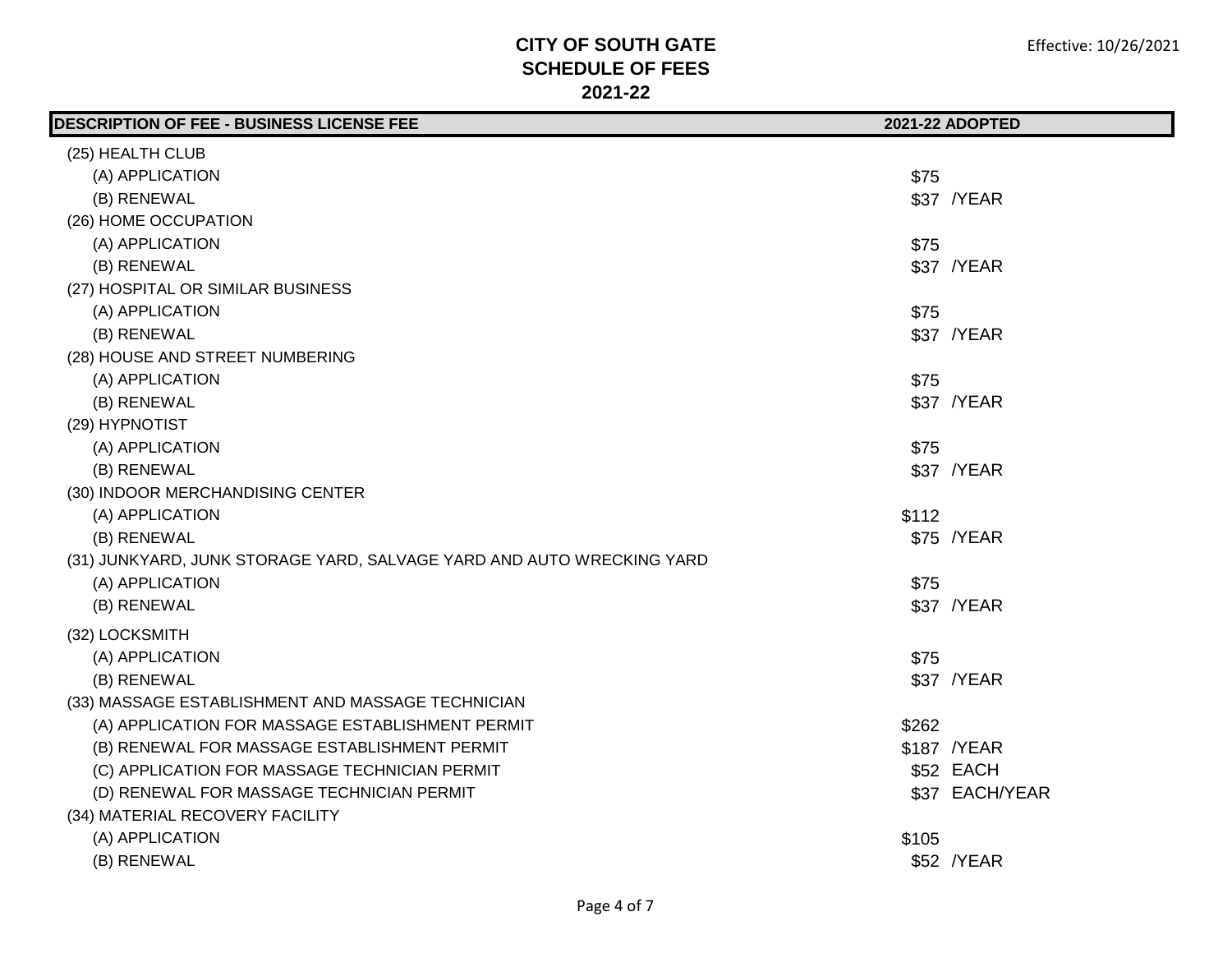| <b>DESCRIPTION OF FEE - BUSINESS LICENSE FEE</b>                           |       | 2021-22 ADOPTED     |
|----------------------------------------------------------------------------|-------|---------------------|
| (35) MISCELLANEOUS BUSINESS CONDUCTED WHOLLY OR PARTIALLY IN THE OPEN (NOT |       |                     |
| IN AN ENCLOSED BUILDING)                                                   |       |                     |
| (A) APPLICATION                                                            | \$75  |                     |
| (B) RENEWAL                                                                |       | \$37 /YEAR          |
| (36) MOBILE HOME PARK                                                      |       |                     |
| (A) APPLICATION                                                            | \$75  |                     |
| (B) RENEWAL                                                                |       | \$37 /YEAR          |
| (37) MODEL STUDIO                                                          |       |                     |
| (A) APPLICATION                                                            | \$90  |                     |
| (B) RENEWAL                                                                |       | \$52 /YEAR          |
| (38) MOTEL - RESIDENTIAL                                                   |       |                     |
| (A) APPLICATION FOR PERMIT - FIRST TEN UNITS                               | \$374 |                     |
| (B) APPLICATION FOR PERMIT - ADDITIONAL UNITS                              |       | \$7 /EA ADD'L UNIT  |
| (C) RENEWAL OF PERMIT - FIRST TEN UNITS                                    |       | \$262 / YEAR        |
| (D) RENEWAL OF PERMIT - ADDITIONAL UNITS                                   |       | \$7 / EA ADD'L UNIT |
| (39) MOTION PICTURE THEATER                                                |       |                     |
| (A) APPLICATION FOR PERMIT (OTHER THAN ADULT MOTION PICTURE THEATER)       | \$75  |                     |
| (B) RENEWAL OF PERMIT (OTHER THAN ADULT MOTION PICTURE THEATER)            |       | \$37 / YEAR         |
| (C) APPLICATION FOR PERMIT FOR ADULT MOTION PICTURE THEATER                | \$202 |                     |
| (D) RENEWAL OF PERMIT FOR ADULT MOTION PICTURE THEATER                     |       | \$127 / YEAR        |
| (40) PARKING LOT (COMMERCIAL)                                              |       |                     |
| (A) APPLICATION                                                            | \$75  |                     |
| (B) RENEWAL                                                                |       | \$37 /YEAR          |
| (41) PAWNBROKER AND SECONDHAND DEALER                                      |       |                     |
| (A) APPLICATION                                                            | \$112 |                     |
| (B) RENEWAL                                                                |       | \$75 /YEAR          |
| (42) PEDDLER AND SOLICITOR (COMMERCIAL)                                    |       |                     |
| (A) APPLICATION                                                            | \$75  |                     |
| (B) RENEWAL                                                                |       | \$37 / YEAR         |
| (43) PICTURE ARCADE (ADULT)                                                |       |                     |
| (A) APPLICATION                                                            | \$202 |                     |
| (B) RENEWAL                                                                |       | \$127 / YEAR        |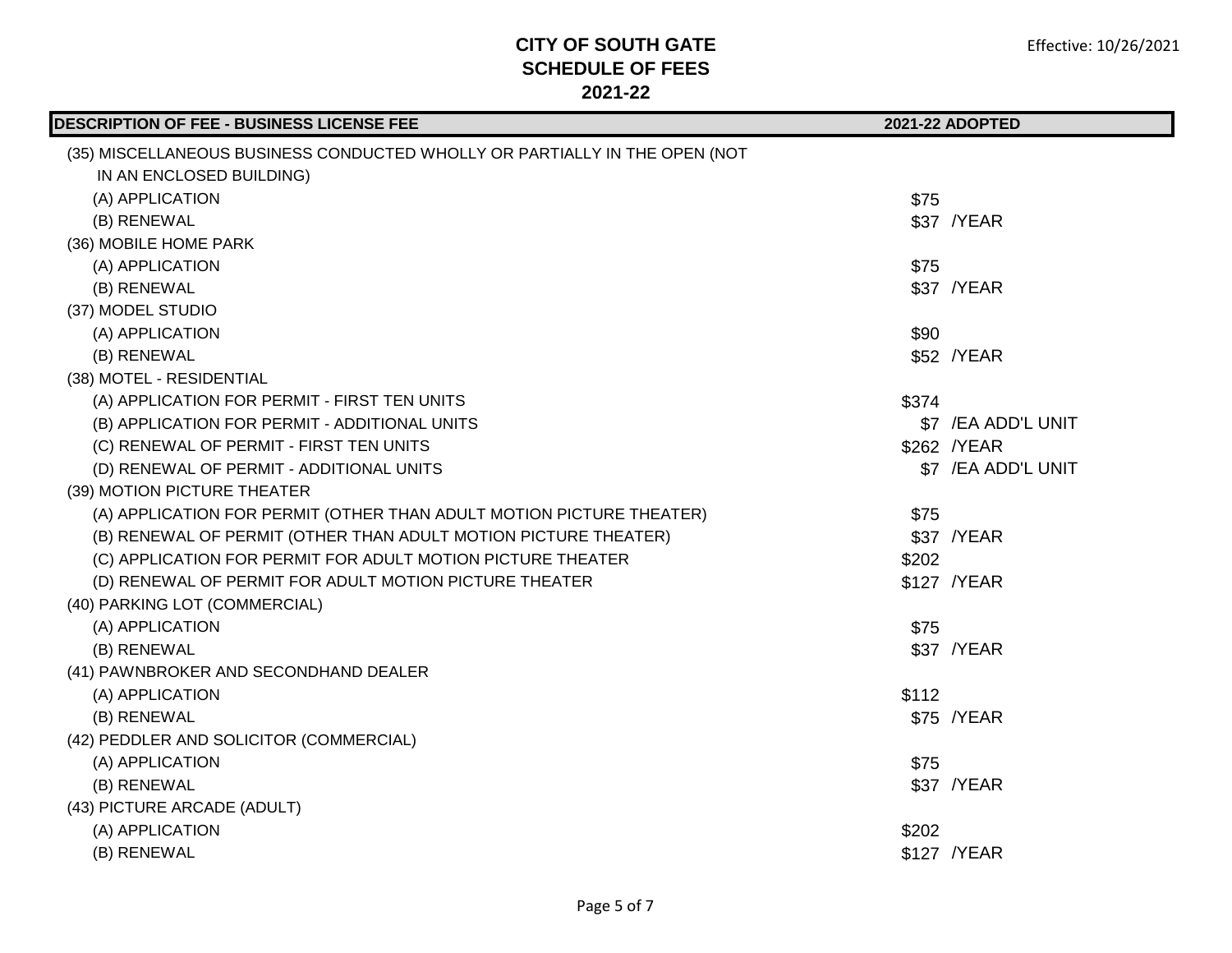| DESCRIPTION OF FEE - BUSINESS LICENSE FEE         | 2021-22 ADOPTED         |
|---------------------------------------------------|-------------------------|
| (44) PRIVATE PATROL SERVICE AND PATROL OFFICER    |                         |
| (A) APPLICATION FOR PRIVATE PATROL SERVICE PERMIT | \$75                    |
| (B) RENEWAL FOR PRIVATE PATROL SERVICE PERMIT     | \$37 /YEAR              |
| (C) APPLICATION FOR PATROL OFFICER PERMIT         | \$30                    |
| (D) RENEWAL FOR PATROL OFFICER PERMIT             | \$15 /YEAR              |
| (45) PUBLIC DUMP                                  |                         |
| (A) APPLICATION                                   | \$202                   |
| (B) RENEWAL                                       | \$127 / YEAR            |
| (46) REBOUND TUMBLING CENTER                      |                         |
| (A) APPLICATION                                   | \$75                    |
| (B) RENEWAL                                       | \$37 /YEAR              |
| (47) RIDING ACADEMY OR EQUESTRIAN CENTER          |                         |
| (A) APPLICATION                                   | \$75                    |
| (B) RENEWAL                                       | \$37 /YEAR              |
| (48) SHOOTING GALLERY                             |                         |
| (A) APPLICATION                                   | \$75                    |
| (B) RENEWAL                                       | \$37 /YEAR              |
| (49) SKATEBOARD CENTER                            |                         |
| (A) APPLICATION                                   | \$75                    |
| (B) RENEWAL                                       | \$37 /YEAR              |
| (50) SKATING RINK                                 |                         |
| (A) APPLICATION                                   | \$75                    |
| (B) RENEWAL                                       | \$37 /YEAR              |
| (51) SOCIAL CLUB (PROPRIETARY)                    |                         |
| (A) APPLICATION                                   | \$202                   |
| (B) RENEWAL                                       | \$127 / YEAR            |
| (52) SOLICITATION FOR CHARITABLE PURPOSE          |                         |
| (A) APPLICATION FOR TEMPORARY PERMIT              | \$15 / EACH             |
| (53) TAXICAB AND TAXICAB DRIVER                   |                         |
| (A) APPLICATION FOR TAXICAB PERMIT                | \$457 / EACH            |
| (B) APPLICATION FOR TAXICAB PERMIT MODIFICATION   | $$30 + $5$ EA. ADD. CAB |
| (C) RENEWAL OF TAXICAB PERMIT                     | \$45 EACH/YEAR          |